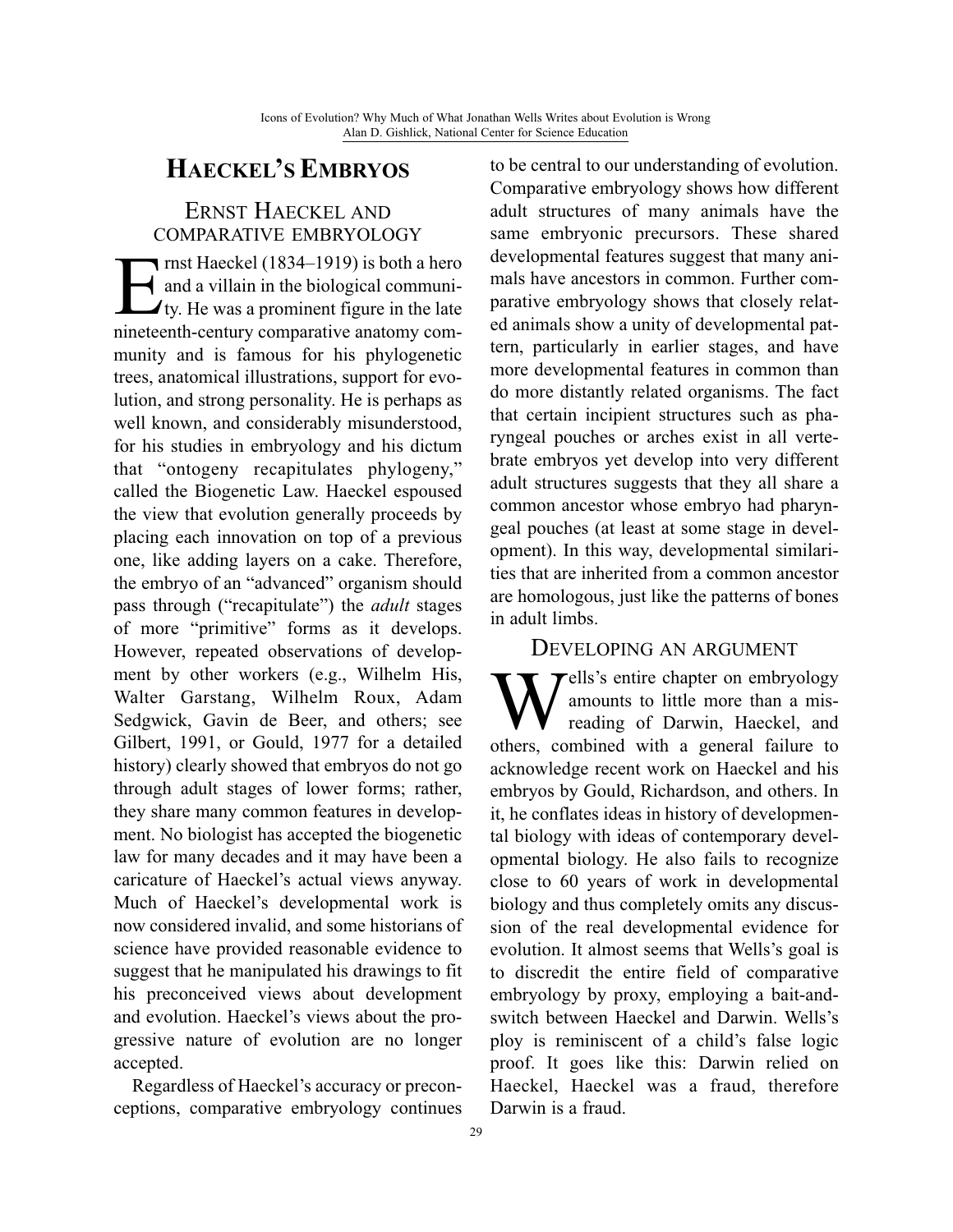The charge that Ernst Haeckel intentionally "faked" his drawings is irrelevant. Regardless of his intent, the drawings that Haeckel made are incorrect, especially in what he labeled as the "first stage." But it really does not matter what Haeckel thought or whether his drawings are accurate: modern comparative embryology does not stand or fall on the accuracy of Haeckel any more than modern physics stands or falls on the accuracy of Kepler or Newton. Historically, Wells actively ignores the accurate work of many of Haeckel's predecessors and contemporaries (such as William and Jeffrey Parker, Hans Gadow, Hans Selenka, Heinrich Rathke, Virgil Leighton, Hugo Schauinsland, and Alfred Voeltzkow, to name a few). Haeckel and von Baer were not the only embryologists in nineteenth-century science, but you wouldn't know that from reading Wells. Worse, Wells speciously extends his critique of Haeckel to the present day. Wells implies that textbooks misrepresent the study of developmental programs as evidence for evolution by accusing them of using Haeckel's inaccurate drawings, in effect accusing textbooks that show any embryos of "mindlessly repeating" Haeckel. The important question is whether textbooks, and more importantly developmental biologists, still rely on Haeckel's work. The answer is no, but that doesn't stop Wells from acting as if they do.

Wells sets up a straw man in his bait-andswitch, starting with Darwin's famous assertion that embryology represented the "single strongest class of facts" in favor of his theory. Here Wells misrepresents both early embryology and Darwin's own words. When quoting both Darwin and other historical figures, he quotes them out of context, leaves out important parts of quotes, and even changes the order of their appearance, all to misrepresent their real meaning and intent. Wells also conflates "recapitulation" — that is, that embryos go through the adult stages of their ancestors — with the idea that shared features of embryos give insight into their phylogenetic relationships. Failing to distinguish these allows Wells to avoid dealing with the actual evidence for shared developmental features in various embryos and to dismiss the entire field as based on an outdated and outright refuted claim, one that embryologists know to be false but cling to anyway because of an ideological commitment to evolution. Wells should know better, as the holder of a Ph.D. in cell and developmental biology.

### REWRITING HISTORY FOR THE GREATER GLORY OF THE REV. MOON

 $\prod_{\text{ishi}}$ n the introduction to *Icons*, Wells states that he first became aware of the problems in evolutionary theory when he was "finishing his Ph.D. in cell and developmental biology" (Wells, 2000:xi). He claims that he knew that the drawings of embryos presented in textbooks were false because he was a developmental biologist. Shortly thereafter, he claims, his observation was confirmed by other scientists. Before that seminal event, he says, "I believed almost everything I read in my textbooks" (Wells, 2000:xi). This statement is inconsistent with other claims of Wells's. According to statements made by Wells in a sermon on a Unification Church website (http://www.tparents.org/library/unification/talks/wells/DARWIN.htm), he went to graduate school with the specific intent of attacking evolution: "Father's words, my studies, and my prayers convinced me that I should devote my life to destroying Darwinism" and he believed that its weakest point was developmental biology. "I was convinced that embryology is the Achilles' heel of Darwinism; one cannot understand how organisms evolve unless one understands how they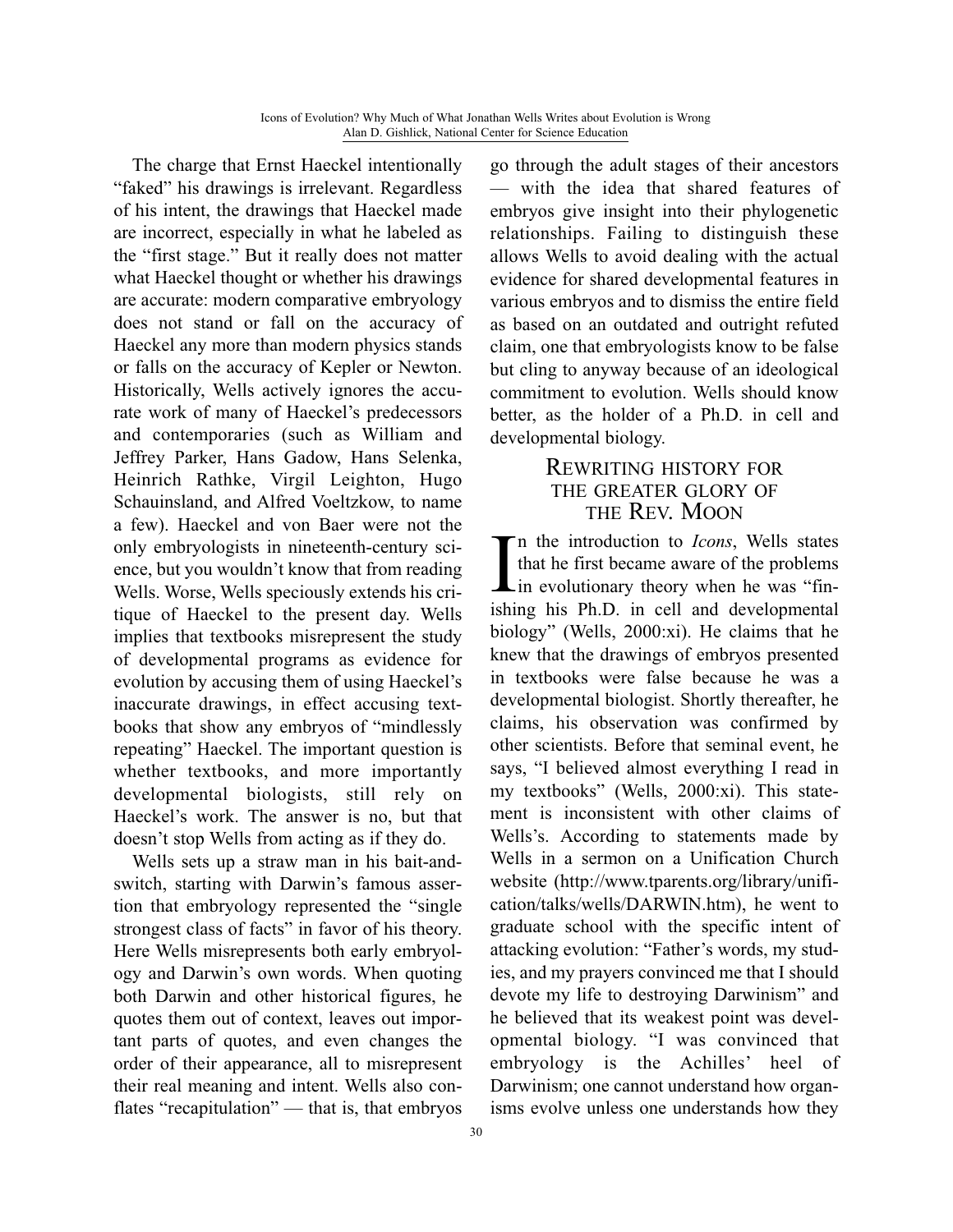develop. In 1989, I entered a second Ph.D. program, this time in biology, at the University of California at Berkeley. While there, I studied embryology and evolution." So it was not so much a "revelation" as it was a plan. If Wells is so revisionist about his own history, how can we trust him with the history of science?

# DEVELOPMENTAL ANATOMY, DARWIN, AND EVOLUTION

Wells opens the chapter by telling us<br>what Darwin thought about devel-<br>opment and evolution. Wells uses<br>about 5 different quotes from the Origin in an what Darwin thought about development and evolution. Wells uses about 5 different quotes from the *Origin* in an attempt to show that Darwin was advocating recapitulation in spite of what the data showed. To do this, he distorts the history. Wells tries to connect Darwin to Haeckel so that he can use that to dismiss Darwin. Wells says that Darwin was not an embyrologist and thus he relied on Haeckel (Wells, 2000:81). Anyone familiar with the history of biology knows that this is impossible. Haeckel did not publish his *Anthropogenie* until 1874 (where the muchmaligned embryo drawings first appear), *15 years* after the publication of the *Origin*. (It should also be noted that the drawings referred to by Wells [2000] are not from Haeckel but redrawn from the first edition of *Anthropogenie* in a textbook by Romanes [1892; see figure 10a]. In later editions of *Anthropogenie,* Haeckel corrected some of the errors of the first edition drawings [Richardson and Keuck, 2002; personal observation].) Wells quotes Darwin's praise of Haeckel in his sixth and final edition of the *Origin* in such a way as to obscure the fact that Darwin lauds Haeckel for his phylogenies, not his embryology. The quote is not even from the embryology section of the book; rather it comes from the classification section, in the final sentence of which Darwin praises Haeckel for using homologous features (including but not limited to developmental ones) to generate classifications for organisms. Darwin is praising the application of *his* theory by Haeckel.

Although Darwin did not use Haeckel on embryology, he did use von Baer. Recognizing Darwin's use of von Baer, Wells then accuses Darwin of "misusing" von Baer's work, twisting the data to fit his views. But Darwin does not. Wells claims that von Baer's embryological laws are incompatible with Darwin's conclusions, but they are not. Von Baer may have disagreed with Darwin about his conclusions, but his laws do not prohibit development elucidating common ancestry. Darwin came to a different conclusion from the same body of evidence — this is not "distorting" the evidence. Darwin was making a general inductive argument and searched for data that could test the general proposition of common descent; he argued that von Baer's data could be reinterpreted in terms of common ancestry. This was no more a "misuse" of von Baer than was Alfred Wegener's reinterpretations of the data of geology in light of mobile continents. New scientific theories always use previous data. Is Wells implying that evolutionary biology cannot cite any research that predates 1859? Is Wells implying that developmental sequences such as those illustrated by von Baer and others are not data?

That Darwin and all modern evolutionists advocate some form of the "Biogenetic Law" is the central falsehood of this chapter; in fact the entire "resurrecting recapitulation" section does nothing but assert this. But Wells fails to explain fully what recapitulation means. There are a number of meanings for "recapitulation" that Wells conflates in order to tar the entire field of embryology with a biogenetic brush. As he says in a footnote, a "plain reading" of Darwin shows that Darwin was advocating recapitulation — but just what kind? (1) An embryo of an "advanced" form goes through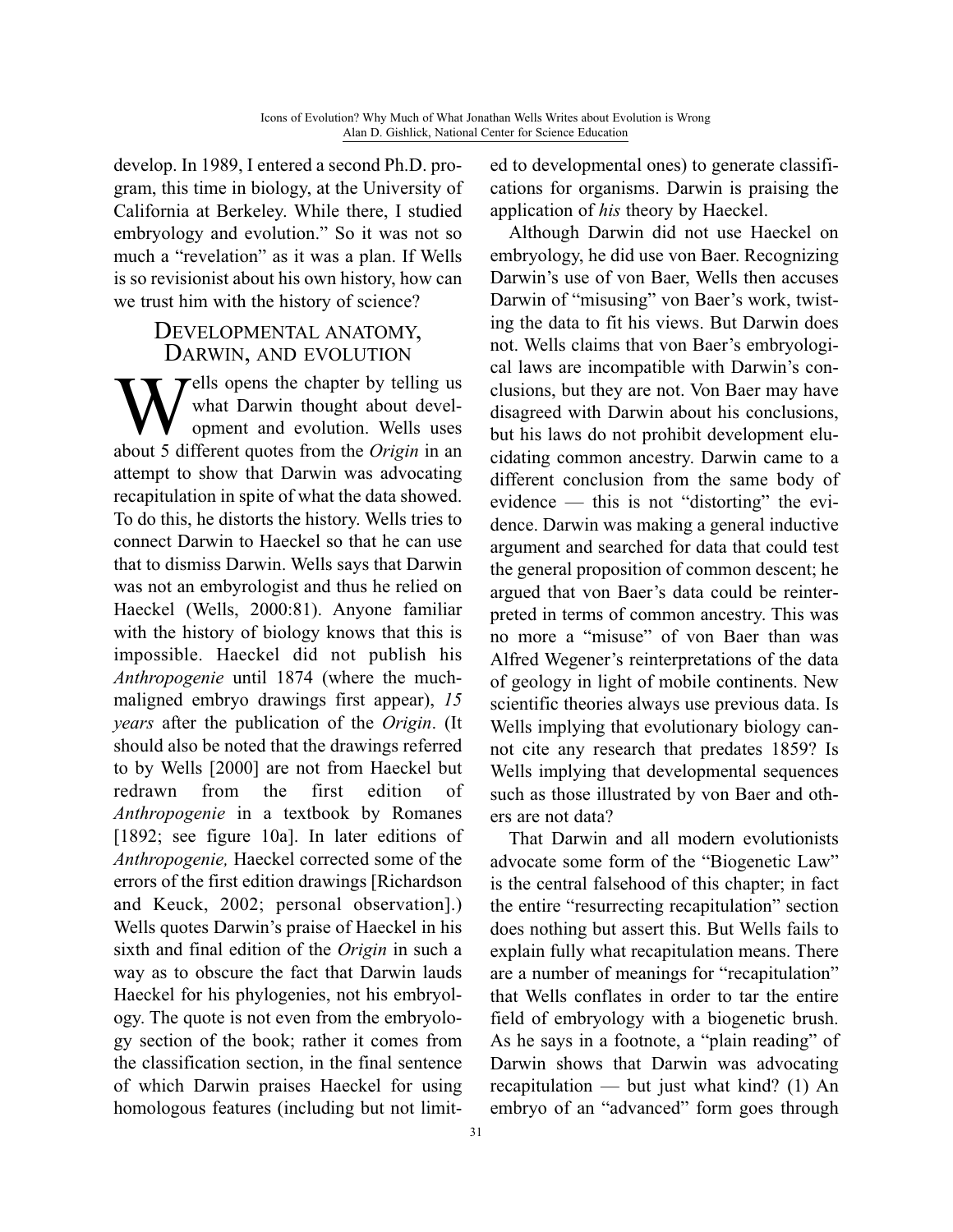all the adult stages of all its ancestors. This is a caricature of Haeckelian recapitulation, which is false, and few scientists ever believed it anyway. (2) Evolution proceeds as an "add-on" process so that there is a general progression of embryological stages from "primitive" to "advanced" forms. This more traditional reading of recapitulation is also false and has not been accepted for nearly a century. (3) All closely related organisms go through all the same stages of development and always look similar. This is vague: how closely related is closely related? How are the stages individuated? But however these questions are answered, this reading of recapitulation would generally be agreed to make too sweeping a claim. (4) Some parts of developmental sequences (and some specific characters of them) in closely related animals share more specific similarities (in pattern, sequence, position, etc. of developmental features) with each other than with those of more distantly related animals. That's basically true. All modern biologists recognize that all stages of development are open to modification. This is generally the type of "recapitulation" accepted by the post-Haeckelian embryologists (such as Frank Lillie) cited by Wells, as well as by current embryologists, but Wells treats it derisively as if it were exactly what Haeckel thought. Finally, a "plain reading" of Darwin shows that he was suggesting something between (2) and (3); even though he was not an embryologist, he had a more sophisticated notion of embryology and development than does Wells.

Wells chides Darwin and nineteenth-century embryologists for saying that the "earliest" stages of development are similar when in fact they are not. However, "earliest" is Wells's word, not Darwin's. It does not appear in any of the quotes that Wells uses. Indeed, in the entire section on embryology in the *Origin*, the word "earliest" only appears once, in a quotation from von Baer. Does "earliest" reflect Darwin's belief, or is he merely reporting von Baer's? This is important because numerous scholars have made the mistake of confusing Darwin's reporting of what others thought with his expression of his own views (Padian, 1999). So apparently has Wells. But it really does not matter what Darwin thought: just as modern embryology does not rely on Haeckel, neither does modern evolutionary biology slavishly follow Darwin's beliefs.

It is also important to understand what nineteenth-century scientific workers may have meant by the use of "embryo" and "early stage." For many workers in the nineteenth century, developing organisms weren't called embryos until they reached the tailbud (phylotypic) stage. During earlier stages, they were called "developing ovum" or "developing egg" (see Barry, 1839, or just about any embryology work from 1820 to 1900). What this means is that Haeckel, von Baer, and others, have a different meaning for "early embryo." Yet Wells interprets them using modern definitions.

Wells also criticizes the field of comparative embryology for the way it chooses its data and for its names for embryonic structures. First, Wells emphasizes the disparity of "earliest" developmental stages, accusing biologists of "choosing" taxa (animals) that look most similar for illustrations in textbooks and elsewhere. He criticizes Haeckel for not using animals such as monotremes in his work. But developmental sequences for monotremes were not available in 1874. Monotreme developmental sequences were not known or described until 1884 (Caldwell, 1887; Hughes and Hall, 1998), and it was the developmental features monotremes shared with marsupials that led Caldwell to conclude that monotremes were indeed mammals (Caldwell, 1887). Was the sample of organisms available to Haeckel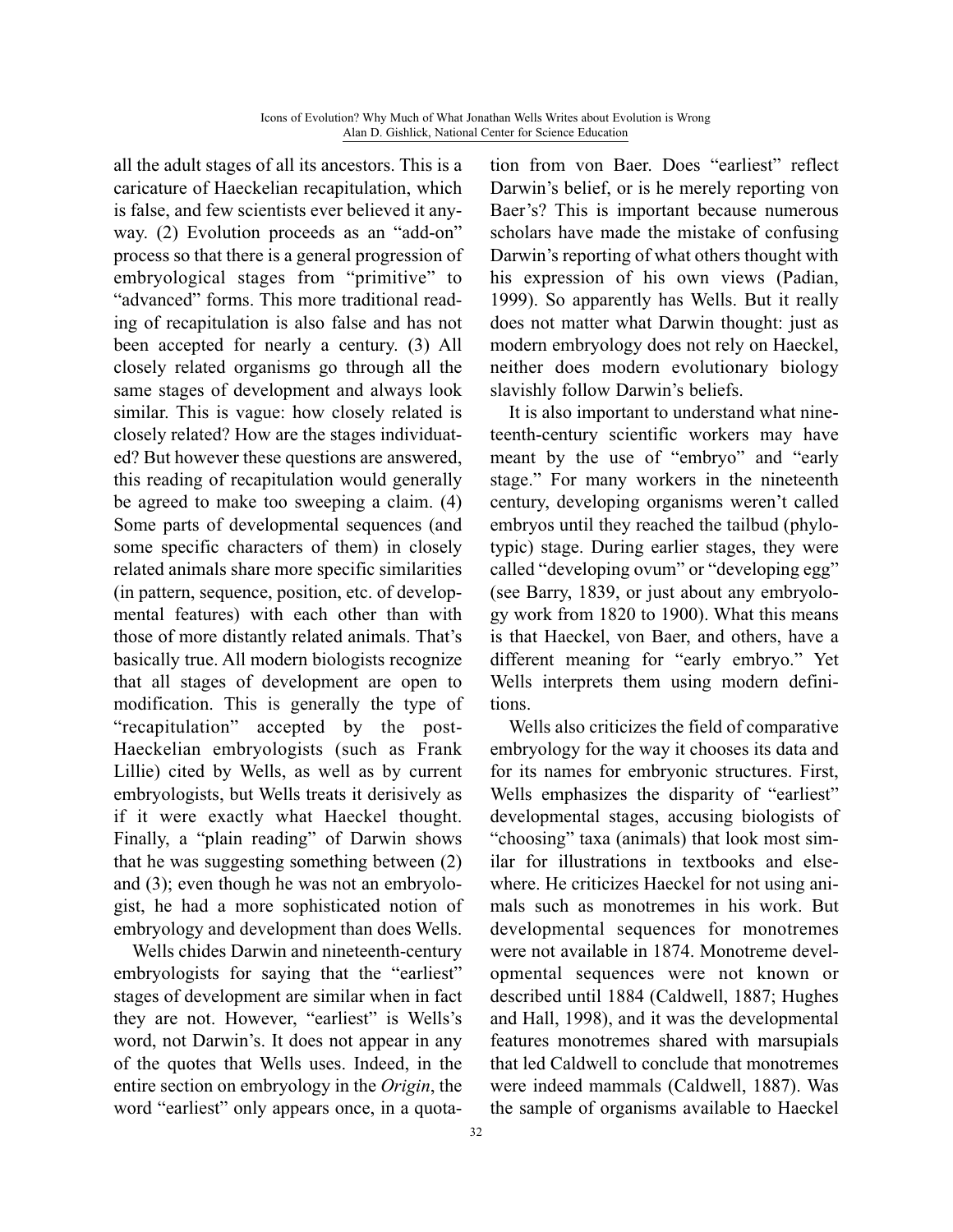

Icons of Evolution? Why Much of What Jonathan Wells Writes about Evolution is Wrong Alan D. Gishlick, National Center for Science Education

*Figure 8. Developmental sequences of various vertebrates shown in phylogenetic context. Note the shared similarities of some closely related taxa, particularly the amniotes (modified from Richardson et al. 1998).*

biased? Yes, but only in the sense that early embryologists worked with the animals that were available to them. Most specimens of "exotic" animals were shipped to researchers by explorers and received in varying states of decay (Caldwell, 1887). Most nineteenth-century embryologists loved to describe the development of any animal they could. And Haeckel was continually updating and adding new organisms to his embryonic series as they came available. Contrary to what Wells implies, there was no attempt to limit the data, and the sample was not "chosen" for any particular reason.

Today, embryologists work mainly with "model organisms," which were largely chosen for practical reasons such as ready availability, small body size, large litter size, rapid

sexual maturity, rapid reproduction, ability for development to occur in the laboratory, and ability to live indoors for several generations (Bolker, 1995). They were not chosen to "support evolution" as Wells implies. In fact, the model organism that is the subject of Wells's own dissertation, *Xenopus*, was not the original "model" amphibian. The discovery that *Xenopus* does not need a breeding season was a boon to embryologists and led to its serendipitous adoption as a model organism (Gurdon and Hopwood, 2000). How Wells knows that "model organisms" were chosen to mislead is unclear, especially given his own use of model organisms later in his chapter. Wells doesn't show developmental sequences for any of the organisms he complains others don't show. Why not? Because there is no evi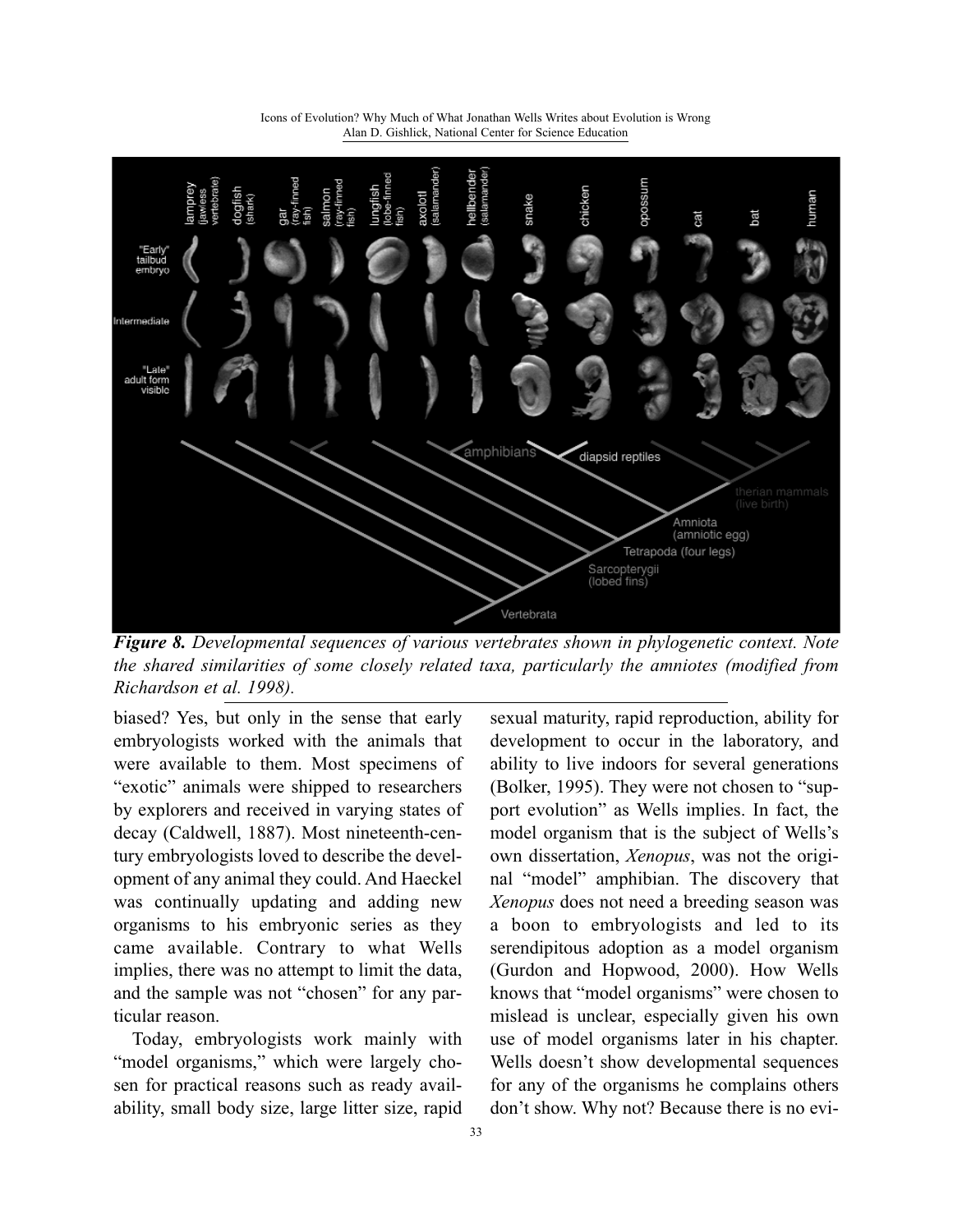dence for his insinuation that developmental biologists treat their data selectively in order to hide something. The fact that embryologists tend to present, at least in textbooks, developmental sequences for which there is good data does not refute the idea that closely related taxa, should, and do, have more shared similarities in developmental programs than more distantly related taxa (Figures 8, 9). Wells tries to support his claim by using a quote by Darwin in which he states that embryos of the *same* "class" are most similar in their earliest stages. Wells then says that the quote is false, and cites how the *different* "classes" of vertebrates are very different in their "earliest" stages. This is merely a semantic sleight-ofhand, a bait-and-switch. Darwin is not talking about different "classes." Wells leaves out important information, as usual.

In the figures of embryos (Wells, 2000:95, especially stage 4, "gastrulation"), Wells's illustrator resorts to a number of graphic tricks in order to make the embryos appear more different than they are. First, the embryos are not shown from the same rotational angles. The chicken is shown in a different position than the other "Haeckel's first stage" embryos.

Second, they are not all scaled the same. In the figure showing the neural crest infolding, the turtle and chicken are shown at a large scale, neglecting the large yolk they sit on, while the human is shown as part of the whole developing ovum, so that the germinal disc and primitive streak formation are shown differently, even though it is shared by all amniotes (Schaunislaund, 1903; Nelson, 1953; Cruz, 1997; Schoenwolf, 1997; Figure 9). Also pictured is a frog embryo, despite its indirect development, which is very different from that of the other vertebrates pictured. Many of the general "differences" in early embryo development that Wells mentions are a result of organization due to the yolk size rather than being specific differences in the basic body-plan of the embryo (Arendt and Nübler-Jung, 1999).

Embryos do reveal phylogenetic information in terms of specific shared features, shared early developmental features such as the formation of a germinal disc and primitive streak in all amniotes or the neural crest cells of all vertebrates. The presence, and sequence of development, of eyes, ears, somites, limbs, guts, nerve cords, tails, organs, etc. are individual features that no one would deny are



*Figure 9. Embryos of various amniotes shown during somite stage. All amniotes go through the same sequence of development: primitive streak–neural tube–somite formation.*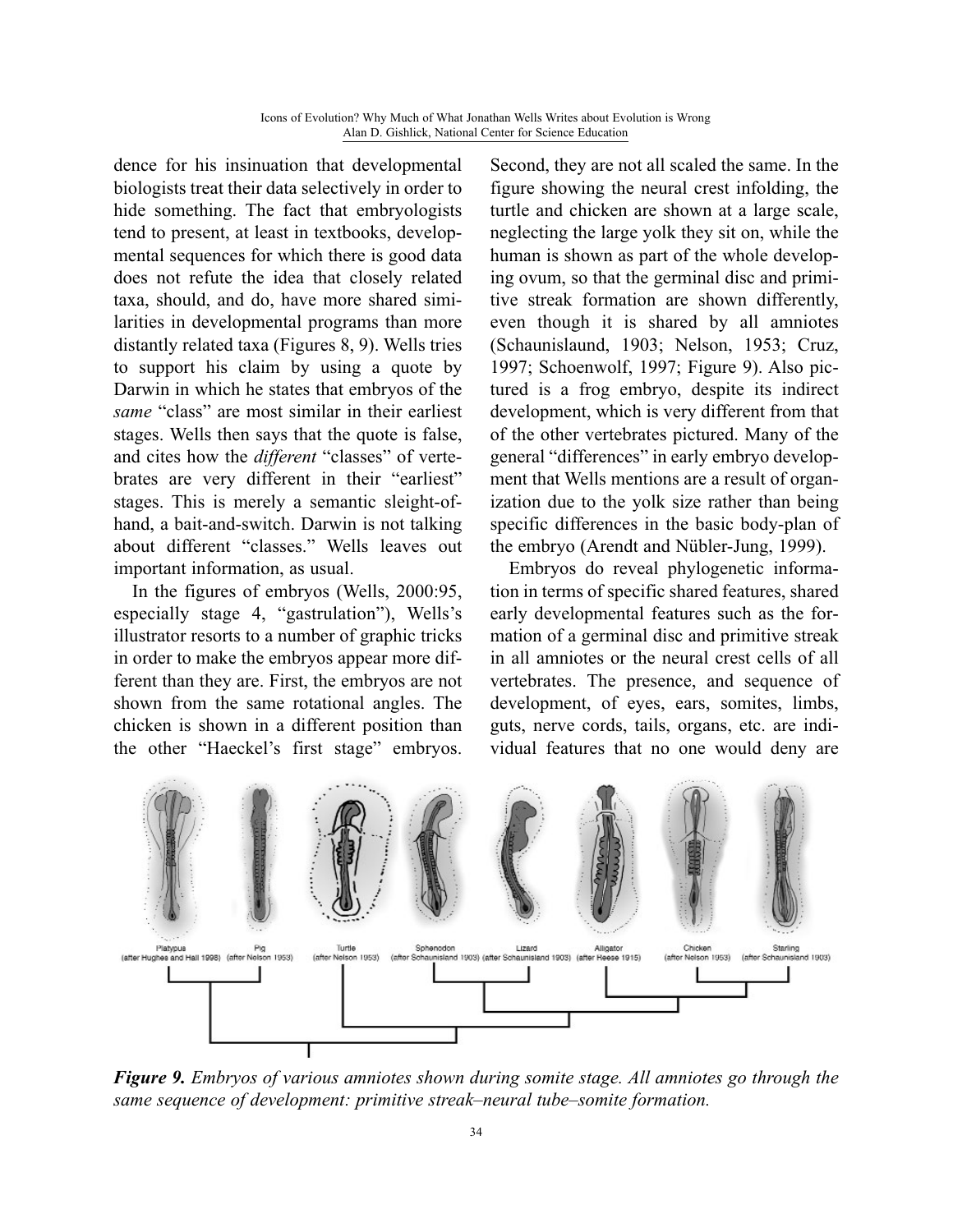present in vertebrates and not present in the same way in other animals. These are individual characters whose developmental features are treated as shared features in reconstructing vertebrate evolution; these features do not always have to be in agreement, and some animals can show unusual derived features early in development, such as the snake's tail (Figure 8).

Wells's treatment of comparative embryology is remarkably limited; for example, he never discusses invertebrate development. Yet there are plenty of shared developmental patterns there as well. Despite the very different appearance of echinoderm, hemichordate, and chordate embryos, they all share the deuterostome condition, in which the first cell opening becomes the anus, before they diverge to their adult body plans. Or what about the trochophore larvae of most protostomes and spiral cleavage shared by annelids, arthropods, mollusks (Nielsen, 1995; Fell, 1997)? The nauplius larvae of crustaceans (Gilbert, 1997) or the verliger larvae and development of gastropods, which go through flexure, torsion, and degeneration of muscles on one side of the body, suggestive of their evolutionary history (Nielsen, 1995; Collier, 1997)? These are just a few of the specific similarities of the kind that Wells implies do not exist. Similarities in embryonic sequences are *data* — characters by which we can discover shared similarities among organisms that can be used to reconstruct their relationships. Using such data in phylogeny is not the same as using those characters in any "recapitulationist" way.

Finally, Wells concludes by attacking prominent biologists such as Gould and Futuyma for supposedly not knowing the truth about Haeckel, saying that this is "a confession of ignorance not likely to inspire confidence in the quality of our biology textbooks" (Wells, 2000:107). Wells's own misrepresentations of the letter and spirit of the concepts and authors he presents do little to inspire confidence in what he says about Haeckel or embryology in general. Even if Wells were right about Haeckel's work and Darwin's use of it, what Haeckel and Darwin thought doesn't matter; embryology has moved beyond them. Wells needs to show a lack of *specific* similarities to support his case. Is Wells actually claiming that there are *no* shared features in development at all? That a chicken gets a planula while the duck gets a naupius? If so, he needs to show it, but Wells never gets to specifics apparently because the specifics aren't there. Innuendo and accusations of fraud do not cut it in science.

#### WHAT TEXTBOOKS SAY

For any textbook to show Haeckel's<br>drawings themselves as unqualified<br>statements of developmental anatomy or<br>to advocate "recapitulation" in a Haeckelian drawings themselves as unqualified statements of developmental anatomy or to advocate "recapitulation" in a Haeckelian sense would be inexcusable, but none of the textbooks reviewed by Wells appear to do so. Wells gleefully excoriates Futuyma for using Haeckel's drawings (Figure 10a), but apparently in his fit of righteous indignation, he for-



*Figure 10a. Romanes (1892) embryo drawings reproduced in Futuyma (1998:653).*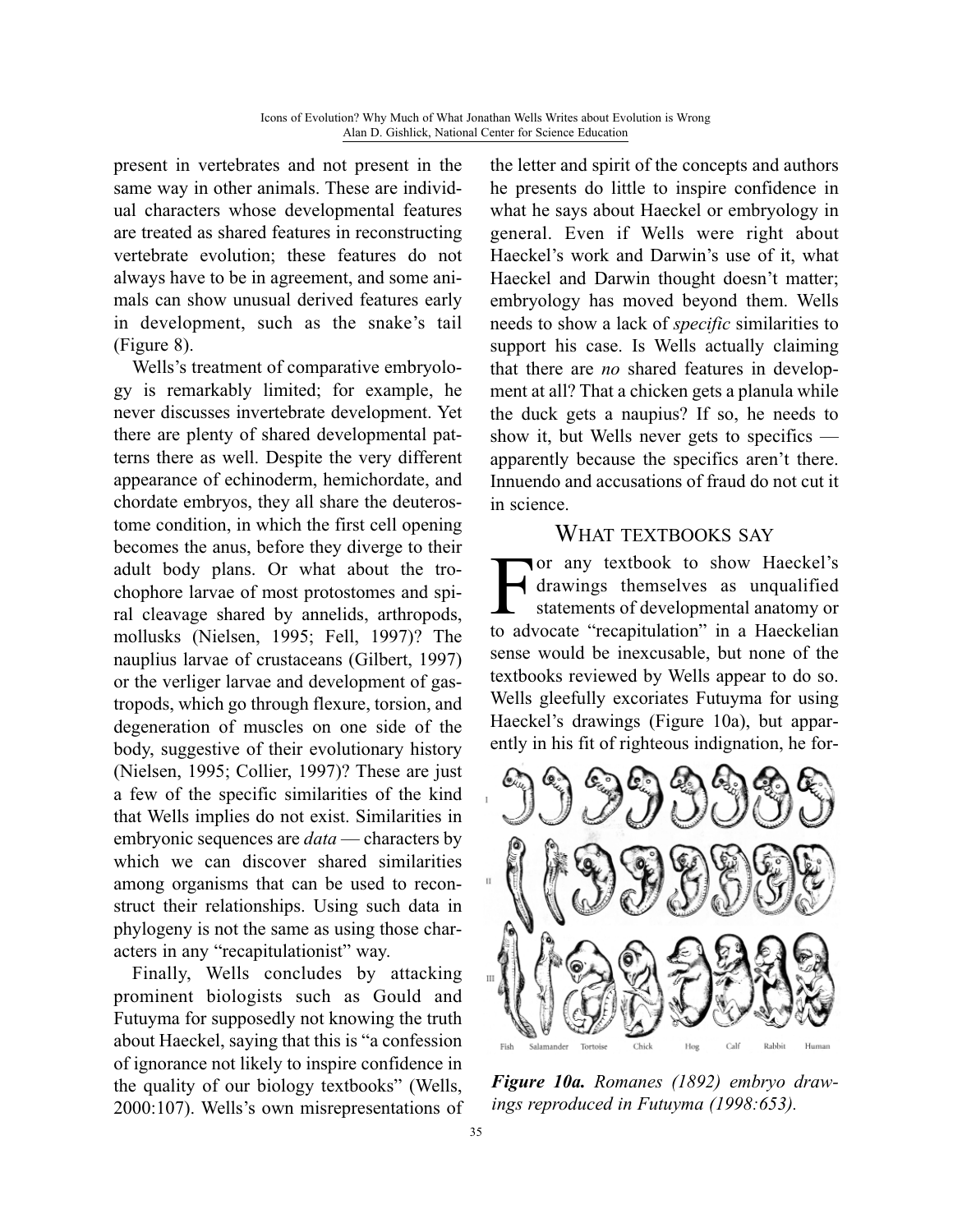Icons of Evolution? Why Much of What Jonathan Wells Writes about Evolution is Wrong Alan D. Gishlick, National Center for Science Education



*Figure 10b. Romanes (1892) embryos reproduced and placed in historical context in Guttman (1999:718)*

got to read the text, in which the drawings are discussed in a *historical* context — stating why Haeckel is wrong — and Futuyma has an entire chapter devoted to development and evolution. Guttman (Figure 10b) uses them in an explicitly historical context as well. Wells states that books use "Haeckel's drawings, or redrawn versions of them" (Wells, 2000:255), but this is not true. Figures 10a–j show Haeckel's drawings compared to the drawings in the textbooks reviewed by Wells. It can be clearly seen that a majority of the drawings are not "redrawn." Some textbooks show more



*Figure 10c. Romanes (1892) embryos redrawn in Starr and Taggart (1998:317).*



*Figure 10d. Embryos redrawn and somewhat corrected in Raven and Johnson (1999:288).*

accurate drawings (Miller and Levine, Johnson, Biggs, Kapicka and Lundgren; Figures 10f,g,h); some use photos (Campbell, Reese and Mitchell, Mader; Figures 10i,j); only Starr and Taggart (Figure 10c), Raven and Johnson in their development chapter along with accurate drawings and photos; (Figure 10d), and Schraer and Stolze (but redrawn and corrected; Figure 10e) use what could be considered embryos "redrawn" from Haeckel. No textbook discusses embryology in any way



*Figure 10e. Embryos redrawn and corrected in Schraer and Stolze (1999:582)*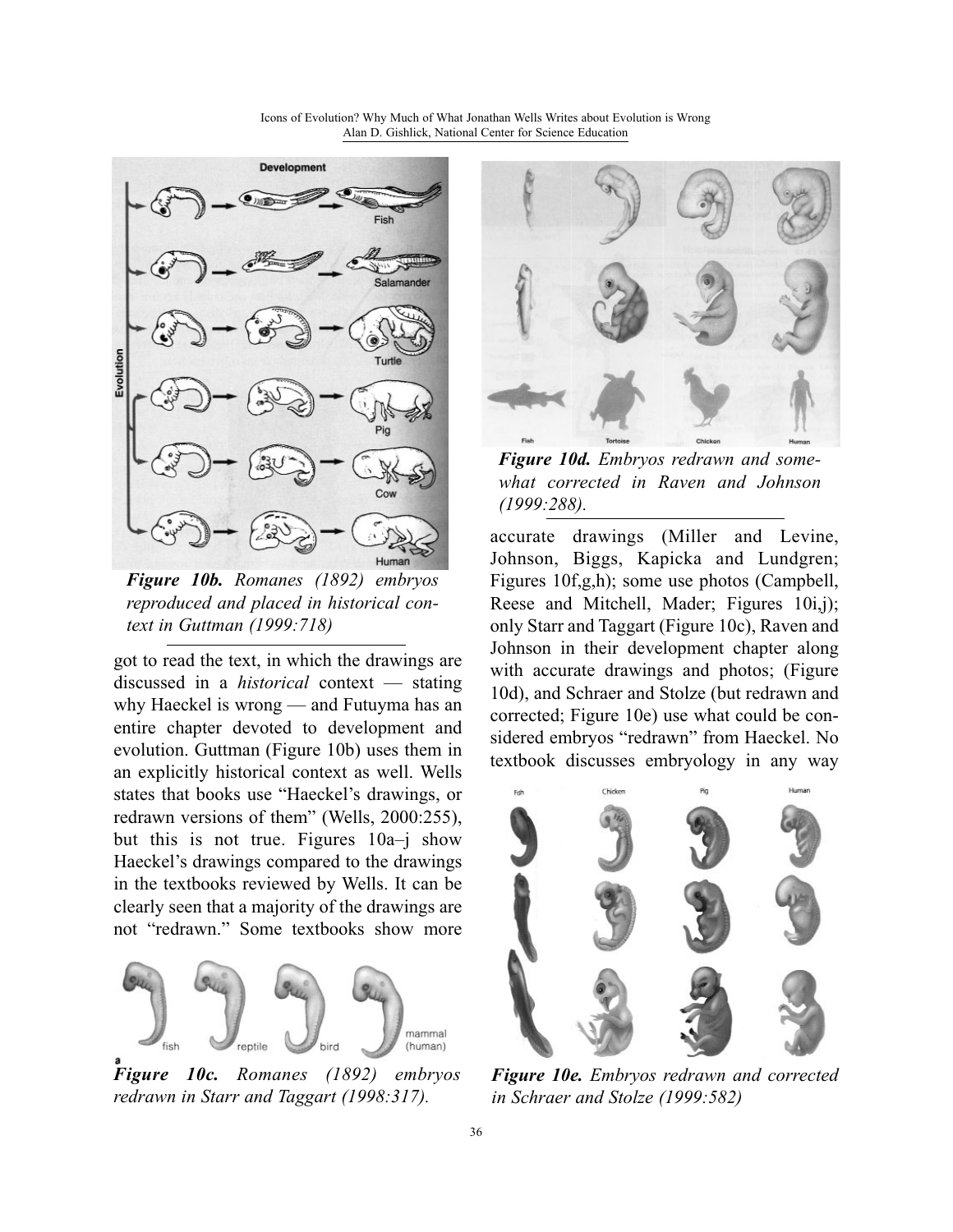that could be considered strongly "recapitulationist." In most textbooks, embryology is presented in just one or two paragraphs, making it hard to discuss all the complexities of development. At a high school level, the aim of the book is to convey some basic concepts of biology, not to confuse students with the complexity of a subject.



*Figure 10f. Original embryo drawings in Miller and Levine (2000:283).*



*Figure 10g. Original embryo drawings in Johnson (1998:179).*



*Figure 10h. Embryo drawings in Biggs et al. (1998:433). Identical drawings appear in the evolution chapter (p.416) of Raven and Johnson (1999).*



*Figure 10i. Embryo photos in Campbell, Reese, and Mitchell (1999:424).*



*Figure 10j. Embryo photos in Mader (1998:298).*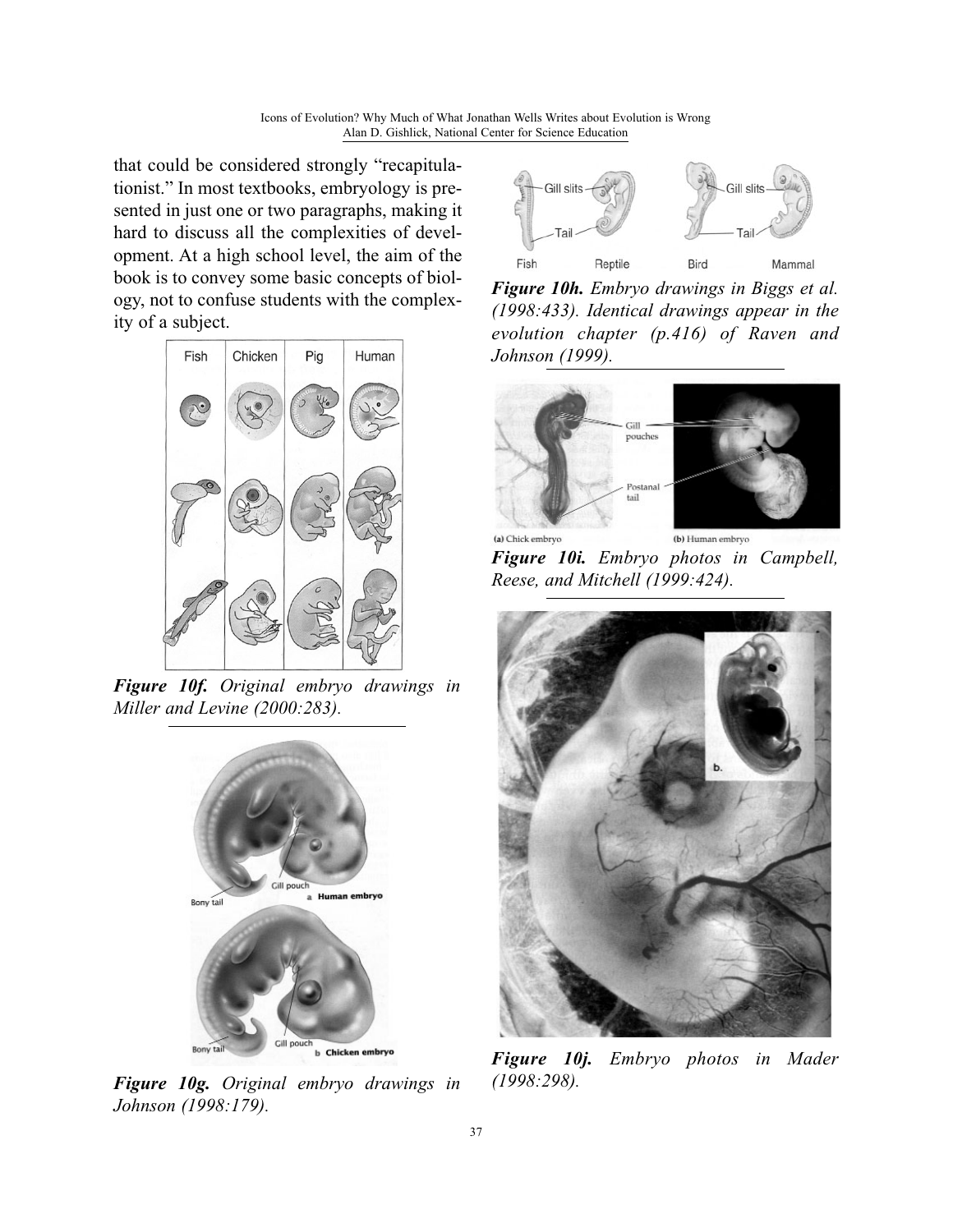#### WELLS'S "WELL-DEVELOPED" GRADING SCHEME

The grading scheme employed by Wells<br>is designed for failure. This is because<br>Wells assumes all drawings to be<br>"redrawn" from Haeckel and gives any book is designed for failure. This is because Wells assumes all drawings to be "redrawn" from Haeckel and gives *any* book with *a* drawing an F (Figure 11). Wells does not explain how one would determine whether they are simply *redrawn* from Haeckel; in any case none of the books appear to contain mindlessly redrawn figures (Figure 10a–j). Using more accurate pictures only earns a book a D. In order to earn a C or higher, a book must *not use* "misleading drawings or *photos*." This amounts to complaining that textbooks shouldn't allow students to be misled by reality! Wells does not specify what kind of drawings or photos *would not* be misleading. Thus Wells apparently thinks that *all* visual presentations of embryos are misleading, whether they are accurate or not. Wasn't Wells the one complaining about selective use of data? He actu-

| Book                                                                                                                                         | Embryology            |                      |                               |                  |
|----------------------------------------------------------------------------------------------------------------------------------------------|-----------------------|----------------------|-------------------------------|------------------|
|                                                                                                                                              | #pages                | #words               | Embryo<br>representation      | Wells's<br>Grade |
| Schraer, W. D. and H. J. Stolze. 1999. Biology: The Study of Life, seventh<br>edition. Prentice-Hall, Upper Saddle River, NJ. 944p.          | 1/4                   | 108                  | redrawn<br>(w/correction)     | Е                |
| Johnson, G. B. 1998. Biology: Visualizing Life. Holt, Rinehart & Winston,<br>Orlando. 895p.                                                  | 1/4                   | 78                   | drawing                       | $\mathbb{F}$     |
| Biggs, A., C. Kapinka, and L. Lundgren. 1998. Dynamics of life.<br>Glencoe/McGraw Hill, Westerville, OH. 1119p.                              | 1/2                   | 96                   | drawing                       | F                |
| Miller, K. R. and J. Levine. 2000. Biology, fifth edition. Prentice-Hall Upper<br>Saddle River, NJ. 1114p.                                   | 1                     | 324                  | drawing                       | F                |
| Starr, C. and R. Taggart. 1998. Biology: The Unity and Diversity of Life, eighth<br>edition. Wadsworth Publishing Company, Belmont CA. 920p. | 1/2                   | 282                  | redrawn                       | $\mathbb{F}$     |
| Guttman, B. S. 1999. Biology. WCB/McGraw-Hill, Boston. 1175p.                                                                                | $1/2 +1$              | 265                  | Hacekel/Draw/<br>photos       | F <sup>1</sup>   |
| Mader, S. 1998. Biology, sixth edition. WCB/McGraw-IIill, Boston. 944p.                                                                      | $1/4 + 1/3$           | $109 + 86$           | Photo/drawing                 | D <sup>2</sup>   |
| Raven, P. H. and G. B. Johnson, 1999. Biology, fifth edition. WCB/McGraw-<br>Hill Boston. 1284p.                                             | $1/4 + 1/3$<br>$+1/2$ | $83 + 170$<br>$+271$ | photo/<br>drawing/<br>redrawn | F                |
| Cambpell, N. A., J. B. Reese, and M. G. Mitchell. 1999. Biology, fifth edition.<br>Benjamin Cummings, Menlo Park, CA. 1175p.                 | $3/4 +$ <sup>3</sup>  | $247 +$ <sup>3</sup> | photos/<br>drawings           | $\mathbf{D}^3$   |
| Futuyma, D. 1998. Evolutionary Biology. Sinauer Associates, Sunderland, MA.<br>761p.                                                         | 26<br>$(1.5)^4$       | $561^{4}$            | Haeckel (in<br>context)       | F <sup>5</sup>   |

1. Guttman devotes 2 chapters specifically to developmental processes. A nice up to date treatment (Chapter 20, 21 p. 397-441) which discusses some of the "early stage differences" that Wells grade suggests it does not.

2. Mader uses the term "pharyngeal pouches" rather than the much maligned "gill slits." However, the grading scheme does not really have a way to take this into account.

3. This book also contains an entire chapter of developmental biology. (Chapter 47 p.936-960) in which it discusses some of the "earlier stage differences" that Wells grade suggests it does not.

4. Futuyma devotes an entire chapter to "Development and evolution" (Chapter 23 p. 651-676) in which he devotes 1.5 pages to Hacekel, explicitly.

5. Futuyma treatment of Haeckel, is placed in historical context, largely discussing why Haeckel was wrong. Even though the offending diagram is used, it is in historical context. It also clearly states that "gill slits" or "arches" do not develop into gills, and the they never have anything approaching "gills" during their development. Wells grading scheme has to way to take such contextual issues into account.

#### *Figure 11. Wells's grades for the embryology sections of textbooks.*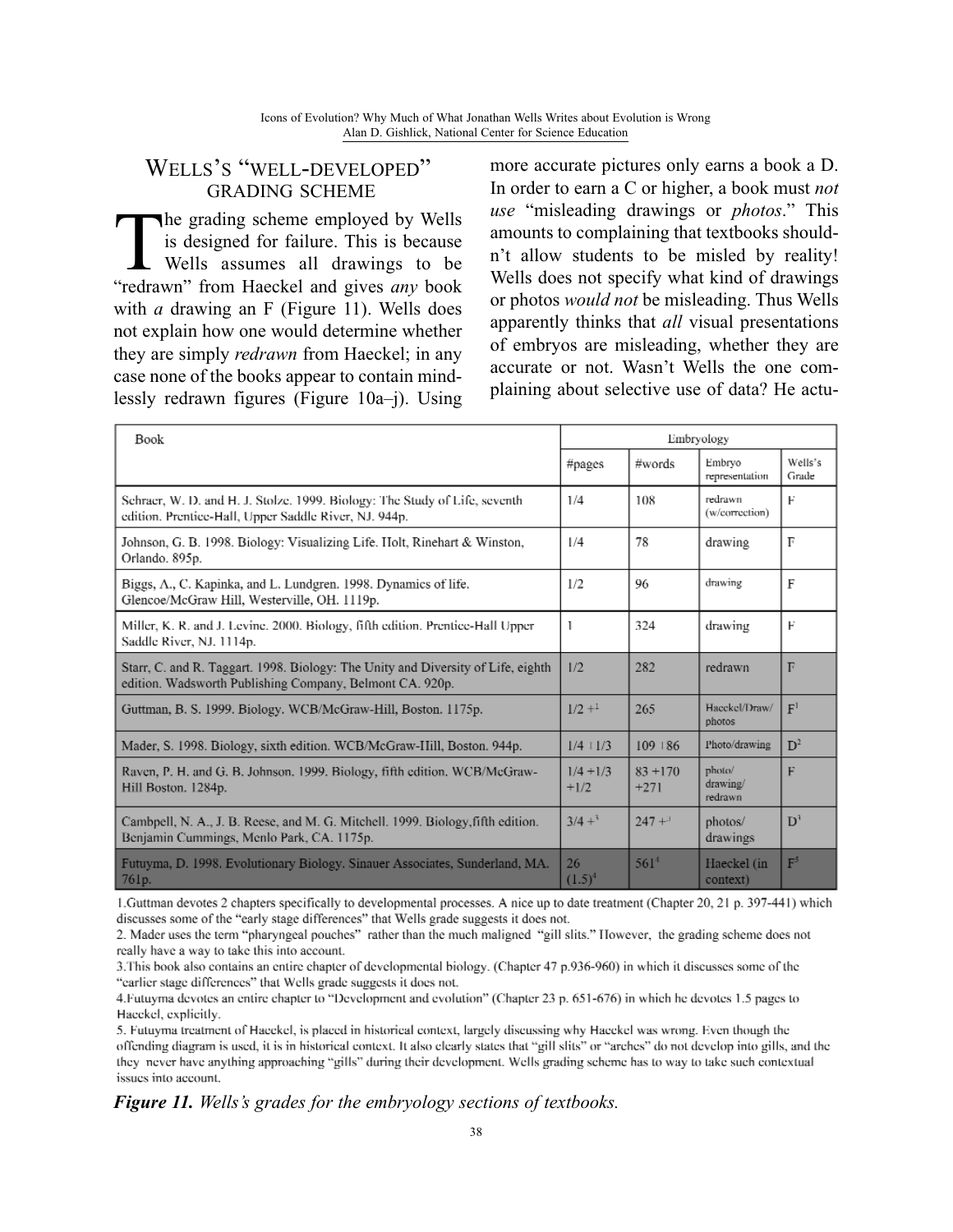ally attacks Mader and Campbell, Reese, and Mitchell, for using "misleading photos" because they show embryos of a chick and a human, which he says "just happen" to have a stronger resemblance than would embryos from any other "classes" of vertebrate. Wells is wrong: a chick embryo at that stage looks much more like an alligator embryo than a mammal embryo (comparisons made from Nelson, 1953, Schaunisland, 1903, and Reese, 1915). This is in accordance with the predictions of evolutionary theory, because an alligator and a chicken share a more recent ancestor with each other than they do with a mammal, and thus should have more similar a developmental program. Wells also chides Mader for saying that embryos "have many features in common" (Wells, 2000:103–104). Does Wells assert that they have *no* features in common? If so, he should document it. Having failed to do this, Wells merely labels anything he does not like "misleading." Wells also takes exception to the colloquial term "gill slits," which is a commonly used non-technical term for pharyngeal pouches. Wells implies that by using this term, biologists and textbooks are saying that all animals' embryos have gills. This is patently false. No textbook reviewed even implies the presence of *gills* in embryos. The question is what these structures are and what they become, not what they are called. Using the terms "gill slits" automatically results in a C even if the textbook contains no images, and regardless of its content. Campbell, Reese, and Mitchell, and Guttman both contain entire chapters devoted to developmental biology in which they *do* discuss some of the "early stage differences" that Wells suggests they do not. They receive no credit for these extensive treatments (Figure 11).

#### WHY WE SHOULD STILL TEACH COMPARATIVE EMBRYOLOGY

Solutions of evolutionary history, we can still see how the same embryonic structures of developmental programs as reflections of evolutionary history, we can still see how the same embryonic structures develop into different adult structures. We observe the unity of developmental plan in all vertebrates. This is what we see, and no amount of wishful thinking on the part of evolution detractors can change that. There is no reason to let their baseless complaints and character assassination dissuade biology teachers from presenting the evidence to students.

#### HOW TEXTBOOKS COULD IMPROVE THEIR PRESENTATIONS OF COMPARATIVE EMBRYOLOGY

**Textbooks could largely improve the presentations of embryology by lengthen-**<br>ing their discussions of it, and by using<br>photos rather than cartoonish drawings. They sentations of embryology by lengthening their discussions of it, and by using photos rather than cartoonish drawings. They could also be more explicit about how embryonic precursors develop into different adult structures. Finally, adding discussions of Hox gene complexes (master developmental control genes) and evolutionary developmental biology would help bring the books up-to-date in their treatment of developmental biology. We are learning more about the evolutionary history and underpinnings of developmental programs every day. We are learning how developmental programs are the source of much of the evolutionary novelty that natural selection shaped. Wells ignores all this. To follow Wells's advice would arrest the development of students' knowledge.